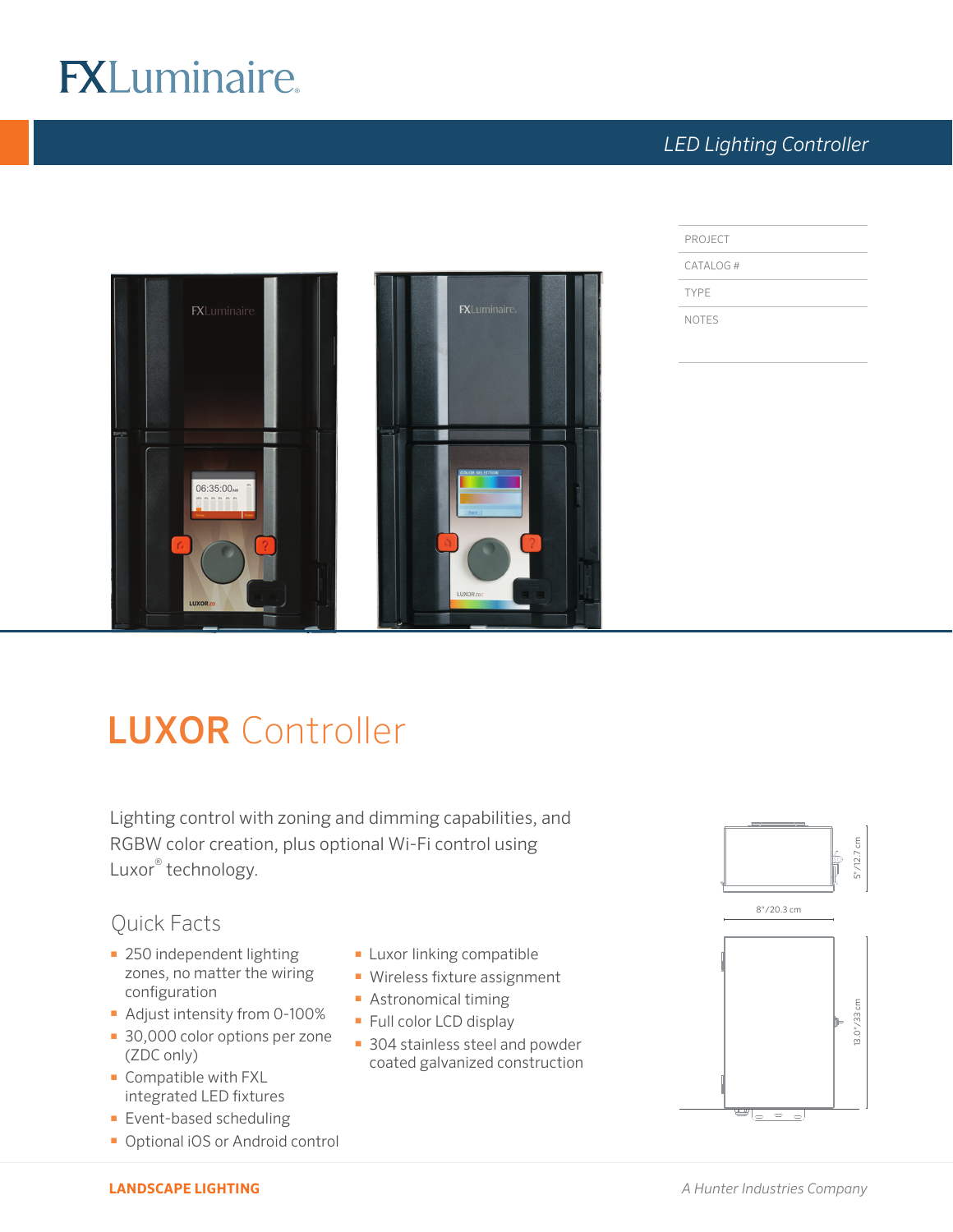## **LUXOR** Controller SPECIFICATIONS

#### Output

| Power                           | 150 Watt       | 300 Watt       |
|---------------------------------|----------------|----------------|
| <b>Input Primary</b>            | 120 volts 60hz | 120 volts 60hz |
| <b>Input Amperage Primary</b>   | 1.48           | 2.68           |
| <b>Output Voltage secondary</b> | 14VAC          | 14VAC          |
| Maximum open circuit volts      | 15V            | 15V            |
| Class                           |                |                |
|                                 |                |                |

#### FX Luminaire

FX Luminaire is an industryleading manufacturer of landscape and architectural lighting products with a focus on the advancement of LED technology and digital lighting control with zoning, dimming and color adjustment capabilities. We offer a full spectrum of highly efficient lighting fixtures that are being used to create elegant landscape lighting systems for commercial or residential application. Our products are available exclusively via our extensive professional distributor network.

#### Materials

304 stainless steel and powder coat galvanized steel outer box and latch.

#### Programming

Create up to 250 independently adjustable lighting zones. Control each zone independently with separate on/off times, various intensities (1-100 percent in 1 percent increments).

#### Linking

Luxor Linking offers an easy way to expand a multi-controller site. Add up to nine satellite units, which are all managed from a single point of control. The maximum hardwire (Cat5) connection between the primary and furthest satellite controller is 3,000 feet.

#### Compatible devices

Only fixtures or devices with ZD and ZDC Technology® are compatible with the Luxor controller. Devices have varying levels of control, including: 1) zoning, or 2) zoning/ dimming.

Mix and match fixtures and devices with varying levels of control technology on a single system.

#### Fixture Assignment

Assign fixtures to zone number manually via assignment ports on facepack or wirelessly via light assignment module (specify LAM and network accessories separately).

#### Wi-Fi Connectivity

Connect to Wi-Fi or a network router by using Wi-Fi or LAN module accessories. Optional "Direct Connect" mode allows devices to connect directly to a single controller without using Wi-Fi or a network router.

#### Wiring

Heavy-gauge, grounded, water-resistant power cord with integrally molded plug; 5-foot length.

Standard low voltage lighting wire required (e.g. 12-2, 10-2, etc.) between controller and fixtures. No additional communication wire is required.

#### Communication

Pre-installed 8" RJ-11 communication cable between facepack (i.e. user interface) and chassis (i.e. power unit). 10-foot RJ-11 cable included in shipment for remote mounting option. Specify facepack mount accessory for clean installation.

#### App Control

Network module required. Specify LAN accessory or Wi-Fi accessory depending on site needs. "FX Luxor" app is available for iOS and Android devices.

Control via app available for onsite adjustability.

#### Power

Input: 120VAC 60Hz. Output: 14VAC.

#### Finish

Standard stainless steel finish and matte gray powder coat.

#### Weight

15.1 lbs. (150W), 23.1 lbs. (300W)

#### Hardware

Two 1-1/2-inch pan head machined mounting screws with plastic anchors. Stainless steel mounting brackets attached to transformer box.

#### Ambient Operating Temperature 0°F to 140°F

#### Sustainability

Innovation meets conservation in the design and manufacturing of our products. Where we can, we use recycled materials while maintaining the highest quality and functionality. Our LED products provide high-quality light at optimal energy efficiency, lifespan, and durability.

#### Installation Requirements

Designed for installation on a vertical surface in the upright position only.

#### Warranty

10-year limited warranty

Listings